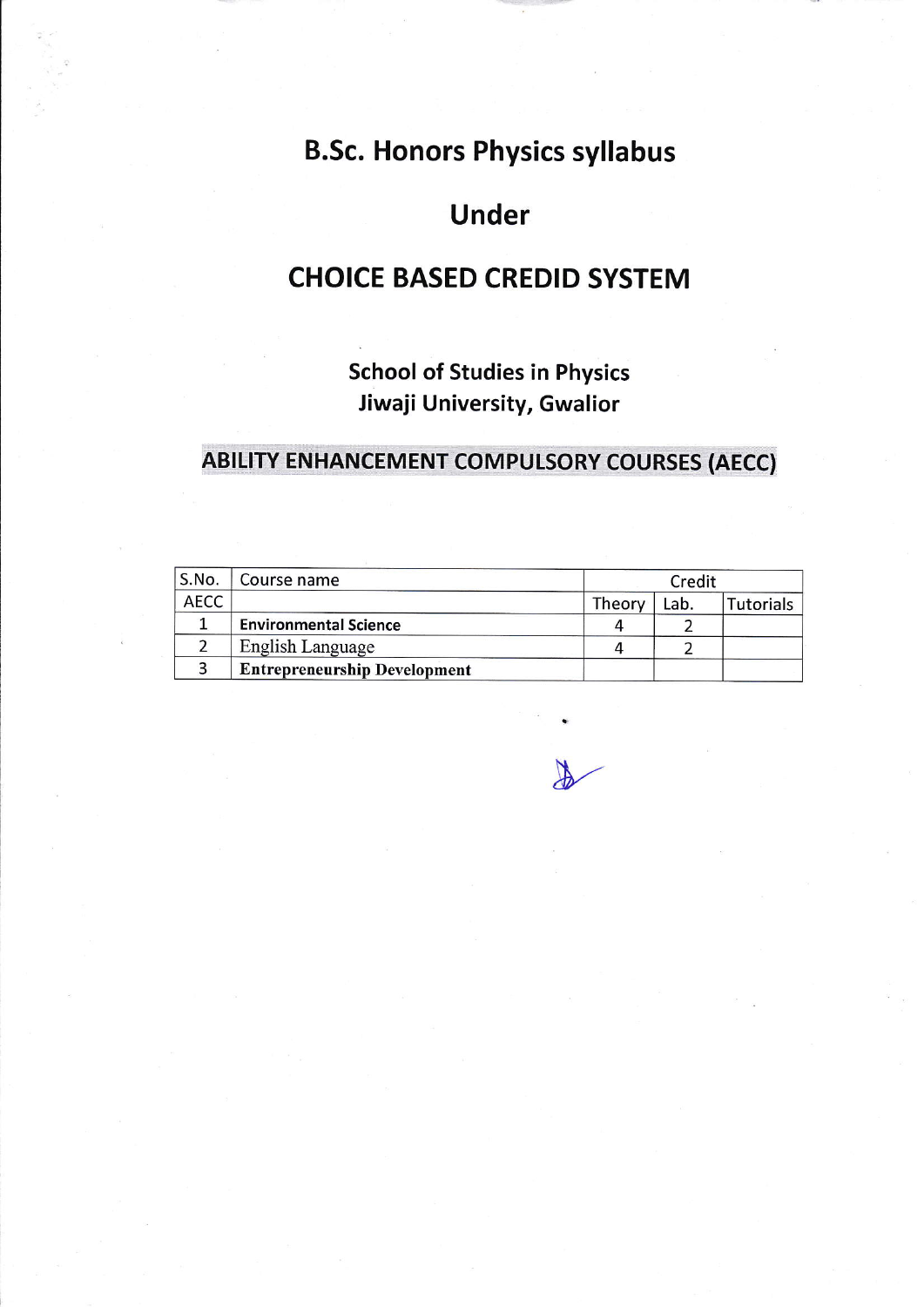# SEMESTER-I AECC-I: ENVIRONMENTAL SCIENCE

### UNIT-I

The Environment: The Atmosphere, Hydrosphere, Lithosphere, Biosphere, Ecology, Ecosystem, Biogeochemical Cycle (Carbon Cycle, Nitrogen Cycle).

# UNIT-II

Environment Pollution: Air Pollution, Water Pollution, Soil Pollution, Noise Pollution, Thermal Pollution, Radiation Pollution, Natural Disasters and their Management.

#### UNIT-III

Population Ecology: lndividuals, Species, Pollution, Community, Control Methods of Population, Urbanization and its effects on Society, Communicable Diseases and its Transmission, Non Communicable Diseases.

### UNIT-IV

Environmental Movements in lndia: Grass root Environmental movements in lndia, Role of women, Environmental Movements in Madhya Pradesh, State Pollution Control Board, Central Pollution Control Board.

#### UNIT-V

Natural Resources: Conservation of Natural Resources, Management and Conservation of Wildlife, Soil Erosion and Conservation, Environmental Laws: Water Act, 7974, Air Act,1981, The Wildlife ' (Protection) Act, 1972, Environment Protection, 1986.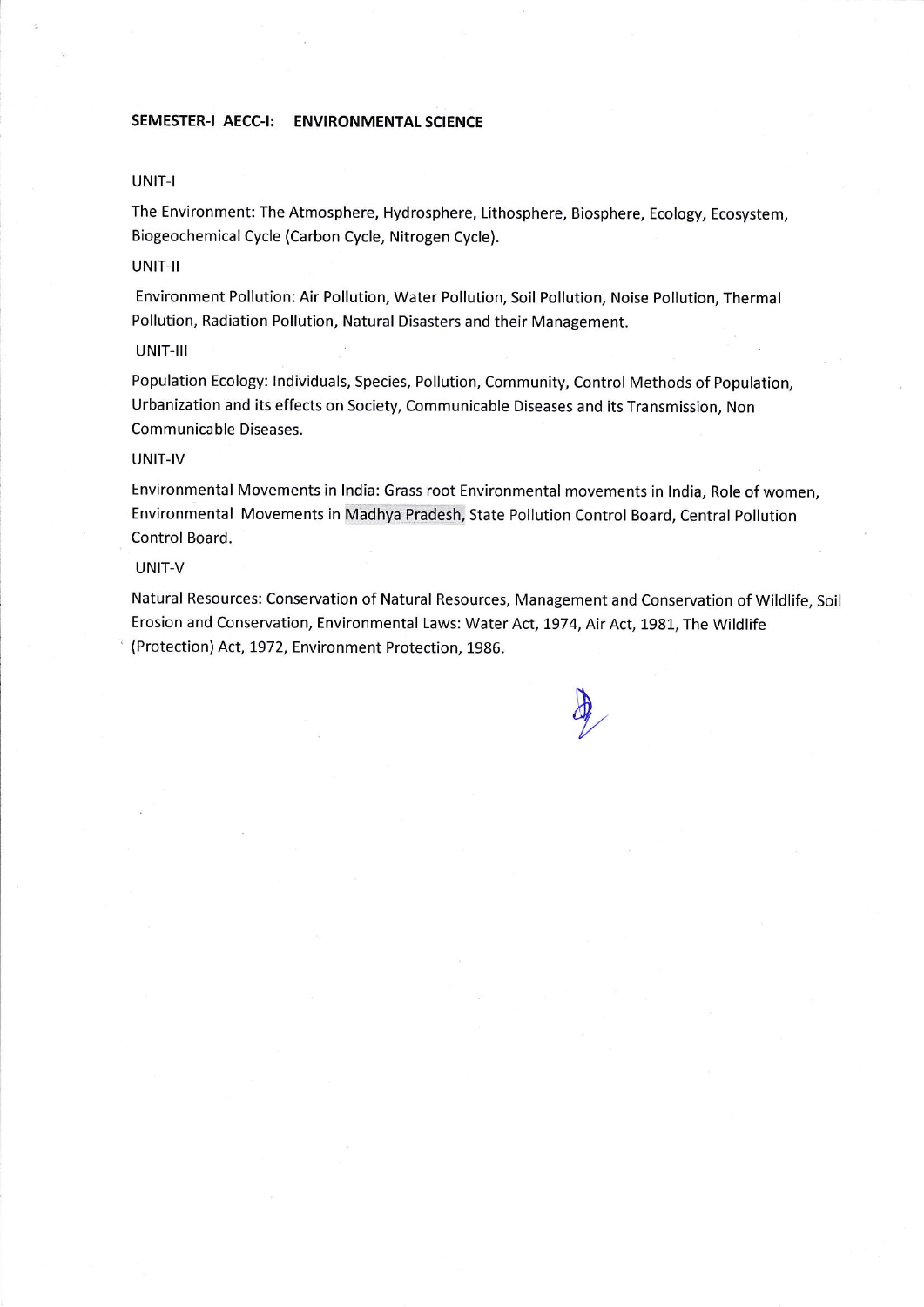# Semester II AECC-II ENGLISH LANGUAGE

# Structural Items

- . Simple, compound and complex sentences.
- . Co ordinate clauses (with but or Either-Or, Neither-Nor, Otherwise, Or else)

. Sub-ordinate clauses-noun clauses-as subject object and complement: Relative clouses (restrictive and non-restrictive clauses). Adverb clauses (open and hypothetical conditional, with because, though, here, so that, as long as, as soon as).

Comparative Clauses (as+adjective/qdverb+as-to sooner that).

# Tenses-

- . Simple present, progressive and present perfect
- . Simple past, progressive and past perfect.
- Indication of Futurity.

The passive (Simple present and past, present and past perfect and toinfinitive structure.

## Reported Speech-

- Declarative sentences
- . Imperatives
- Introgatives-wh-question, Yes/No Questions
- Exclamatory sentences.

' Models (will, shall, should, would, ought to has to have to ought, can could, may/might and need.)

- . Verb structures (infinitives and gerund)
- . Linking devices-

Note: The above language items will be introduced to express the following communicative functions-

- . Seeking and imparting information
- . Expressing attitudes-intellectual andemotional
- . Persuasion and dissuasion etc.

Note: Questions on all the units shall be asked from the prescribed text, which will comprise/specimens of popular creative writing and the following items:

. Indian Art : Meaning of Art, Features of Indian Art, Elementary knowledge of paintings, Music, Dancing, Sculpture Archaeology, Iconography and Other Social Arts.

. Indian Literature : Ancient Indian Literature, Elementary knowledge of Vedic Literature, Mahabharata, Ramayan and Other Main Granthas.

. Indian Freedom Struggle: Freedom Struggle of 1857, National Consciousness Non-Cooperation Movement. Civil Disobedient Movement Quit India Movement Contribution of revolutionaries in freedom struggle.

. Indian Constitution: Introduction, Main features of Constitution Fundamental Rights, Fundamental Duties.